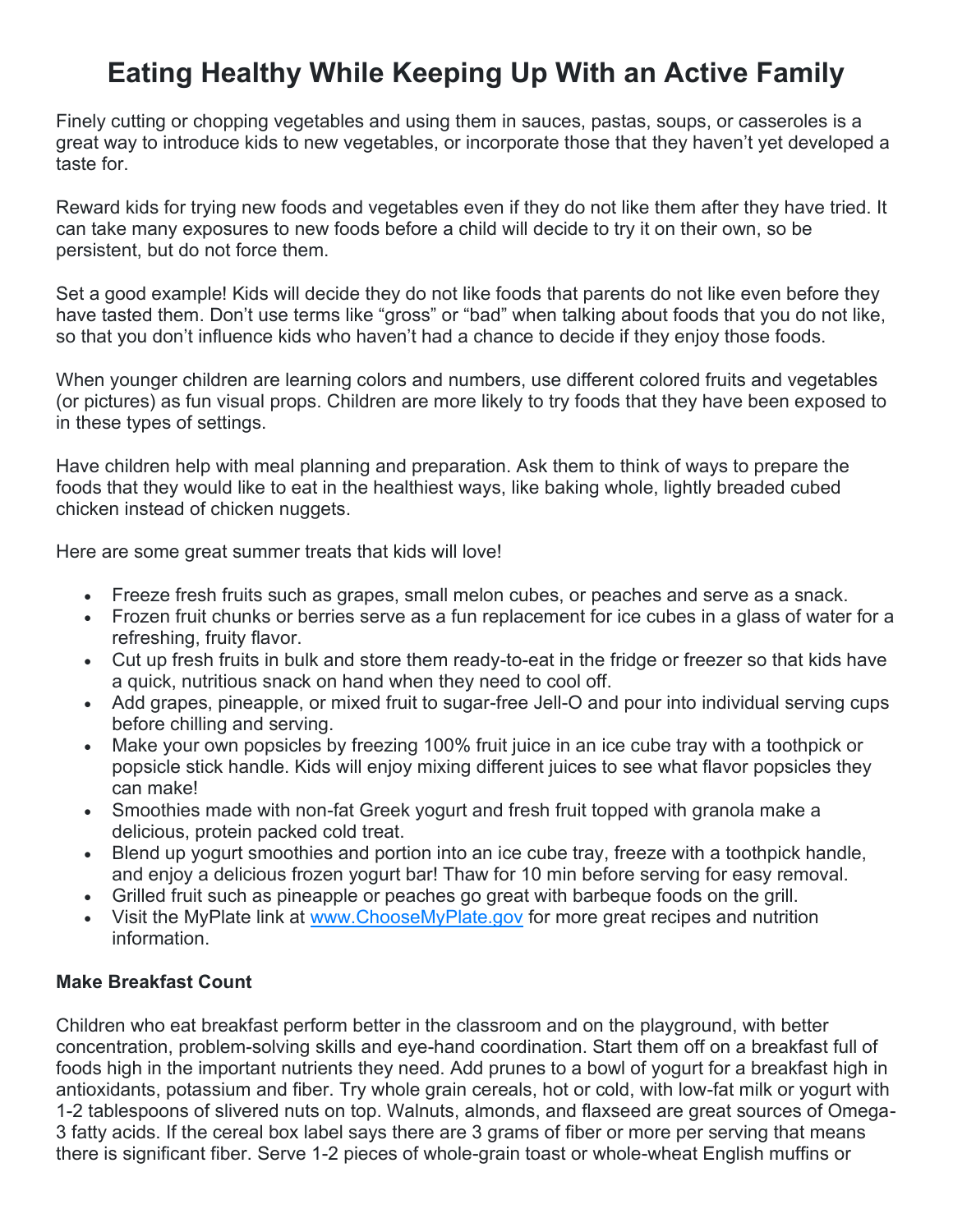toasted whole-grain waffles topped with peanut butter and a glass of low-fat milk. Oatmeal or granola topped with fruit and low-fat milk makes a tasty start to the day. Children who eat oatmeal versus cold cereal or no breakfast at all perform better on tasks of memory and spatial memory, which is important for math and geography skills. Eggs are rich in choline, which help with memory retention. Eggs are a good source of Omega-3 fatty acids, too. Omega-3 fatty acids play a crucial role in brain function as well as normal growth and development. The body does not produce these acids; we can only get them through the foods we eat.

### **Plan Nutritious Snacks for Between Meals**

Occasionally children need a little something to tide them over between lunch and dinner. Having healthy snacks on hand will help to prevent you and your child from visiting the vending machine for some midday fuel. Stock up their backpacks with nutritious snacks that are packaged to stay fresh and hold up en route to any destination. Try mixing dried fruit with almonds for a snack high in iron, which improves mental alertness and energy levels. Pack some trial mix containing raisins and dried cherries. Fruits and vegetables are packaged in single serving sizes that can be easily transported. These fruits and vegetables are high in antioxidants, which have been linked to improved memory and brain function. Try dried strawberries and blueberries that enable improved coordination, concentration and short-term memory.

# **Stash Healthy Foods in Your Car or Purse**

After school you and your child(ren) are on the go attending extracurricular activities. It is important to keep them fueled when transporting them to their destinations and level of activity. Instead of handing them a sugar-filled candy bar, keep healthy snacks in the car for those days you find yourself moving from one activity to another. Keep bottled water in the trunk to avoid reaching for a soda.

#### **End the Day on a Healthy Note**

After a busy day, replenish your family in both body and mind with a healthful dinner. Experiment with new recipes and put new spins on old favorites. Dinner is a great time to squeeze in extra vitamins and minerals to your family's diet. Incorporate dried fruit, such as cherries, blueberries, or cranberries into salads. Shred carrots or zucchini and add to your spaghetti sauce. Serve whole wheat pasta in your pasta dishes. Add oatmeal to your meatloaf recipe instead of breadcrumbs. Add bulgur to your chili recipe. It is nutritious, whole grain that adds texture. Top pizza with spinach and a variety of peppers for color and taste. Try chunks of grilled chicken instead fat loaded pepperoni or sausage.

#### **Healthy Alternatives for Your Child's Birthday Treat at School!**

There are many alternatives to the cookies, cupcakes, or candies brought to school that are served as a birthday treat.

Healthy snack items include: **Pretzels or popcorn** bagged into individual baggies with a ribbon tied around them.

**Baked tortilla chips with salsa**, especially if it can be served on individual "Happy Birthday" plates.

**Teddy Grahams, Graham Crackers, Animal Crackers or Vanilla Wafers**, are alternatives to cookies or cupcakes. Serve a combination of all in individualized bags tied with a ribbon.

**Lowfat string cheese** served with **lowfat crackers**